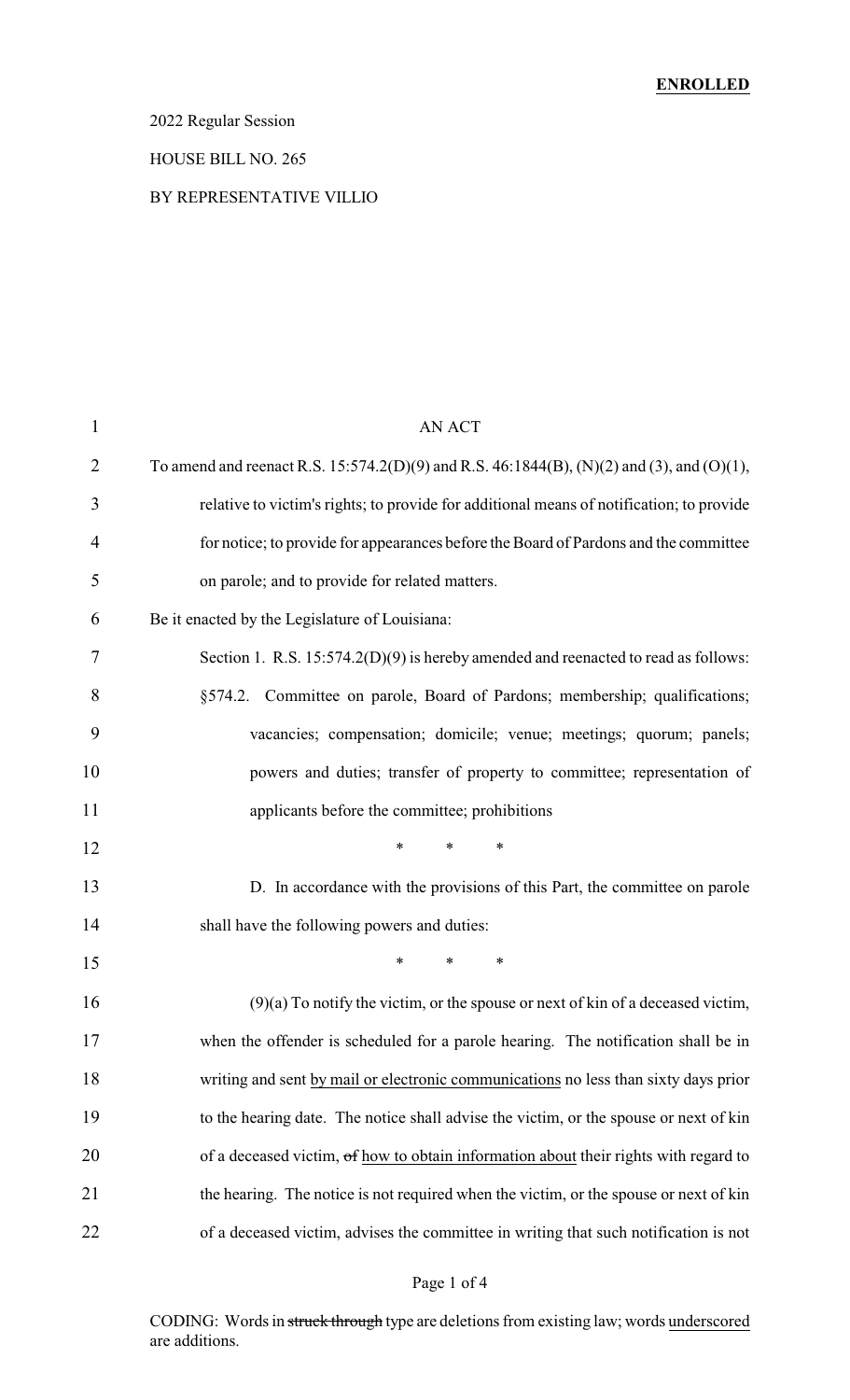|   | desired. The victim, or the spouse or next of kin of a deceased victim, shall be      |
|---|---------------------------------------------------------------------------------------|
|   | allowed to testify at the hearing. The victim, or the spouse or next of kin of a      |
| 3 | deceased victim, shall be allowed to testify directly, or in rebuttal to testimony or |
| 4 | evidence offered by or on behalf of the offender, or both.                            |

 (b) To notify the victim, or the spouse or next of kin of a deceased victim of 6 those offenders eligible for release pursuant to Paragraph  $(C)(4)$  of this Section. The notification shall meet all requirements set forth in Subparagraph (a) of this Paragraph except that it shall give notice of the offender's administrative parole eligibility date and be sent no less than ninety days prior to the offender's 10 administrative parole eligibility date. If the offender's charge or amended charge on 11 the bill of information was a crime of violence as defined in R.S.  $14:2(B)$  or a sex offense as defined in R.S. 15:541, the victim, or the spouse or next of kin of a deceased victim, shall have thirty days from the date of notification to object to the 14 offender's release on administrative parole and may request that the committee on **parole conduct a hearing.** Notice by electronic communications is allowed only in instances where the victim has opted-in to such form of notification during the registration process and is complete upon transmission.

\* \* \*

19 Section 2. R.S. 46:1844(B), (N)(2) and (3), and (O)(1), are hereby amended and reenacted to read as follows:

§1844. Basic rights for victim and witness

22 \* \* \* \*

 B. Advance notification to victim, or designated family member concerning judicial proceedings or probation hearing; right to be present. If requested by registering with the appropriate law enforcement or judicial agency as outlined in Subsection T of this Section, the clerk of court shall provide reasonable notice to a victim, or a designated familymember of judicial proceedings or a probation hearing relating to their case. The notice required pursuant to this Subsection may be made

#### Page 2 of 4

CODING: Words in struck through type are deletions from existing law; words underscored are additions.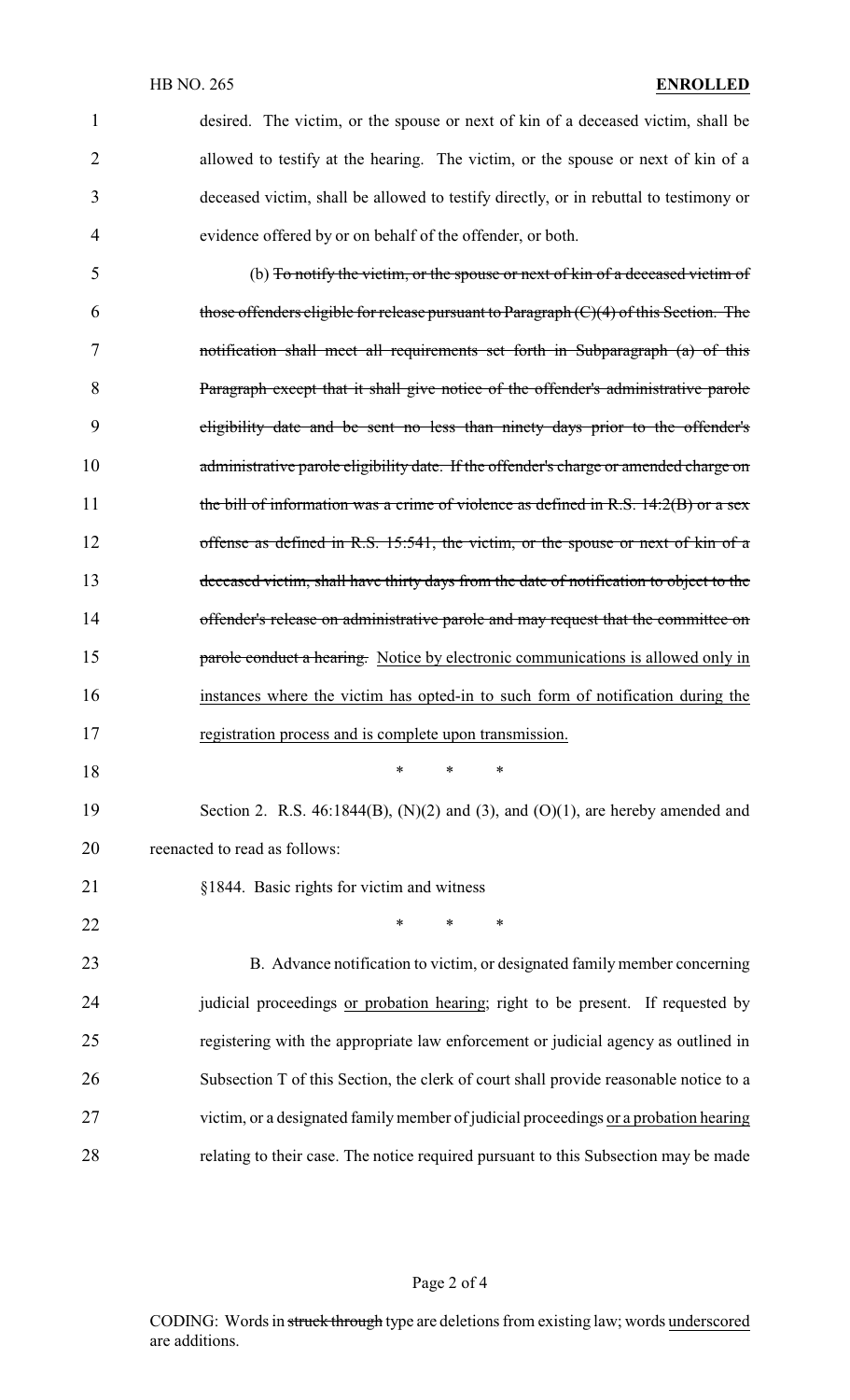| $\mathbf{1}$   | by any method reasonably calculated to notify the victim or designated family          |
|----------------|----------------------------------------------------------------------------------------|
| $\overline{2}$ | member of the judicial proceeding in a timely manner.                                  |
| 3              | $\ast$<br>$\ast$<br>*                                                                  |
| $\overline{4}$ | N.                                                                                     |
| 5              | $\ast$<br>$\ast$<br>$\ast$                                                             |
| 6              | $(2)(a)$ Upon filing of a victim notice and registration form by a victim or a         |
| 7              | family member, or a witness, it shall be the duty of the Department of Public Safety   |
| 8              | and Corrections, corrections services, at the time of the appeal, discharge, or parole |
| 9              | of an inmate including a juvenile inmate, to notify the victim, family member, or      |
| 10             | witness, all registered persons by certified mail or electronic communications of such |
| 11             | appeal or release. Such form shall be included in the prisoner's commitment            |
| 12             | documents to be delivered to the warden of any state correctional facility where such  |
| 13             | prisoner has been committed or transferred.                                            |
| 14             | When an inmate who has been convicted of a crime of violence as<br>(b)                 |
| 15             | defined in R.S. $14:2(B)$ or a sex offense as defined in R.S. 15:541 is eligible for   |

 release pursuant to R.S. 15:571.3, the Department of Public Safety and Corrections shall notify the victim or the victim's family, all persons who have filed a victim registration and notification form, the appropriate law enforcement agency, and the appropriate district attorney no later than sixty days prior to the inmate's release.

20 (c) Notice by electronic communications is allowed only in instances where 21 the victim has opted-in to such form of notification during the registration process 22 and is complete upon transmission.

 $(3)(a)$  In the event of an escape or absconding by an inmate including a 24 juvenile inmate, from any facility under the jurisdiction of the Department of Public 25 Safety and Corrections, corrections services, it shall be the duty of the department 26 to immediately notify the victim, family member of the victim, or witness, at the 27 most current address or phone number on file with the department, and via electronic 28 mail or communication, of the escape by the most reasonable and expedient means 29 possible. If the inmate is recaptured, the department shall send notice within forty-

#### Page 3 of 4

CODING: Words in struck through type are deletions from existing law; words underscored are additions.